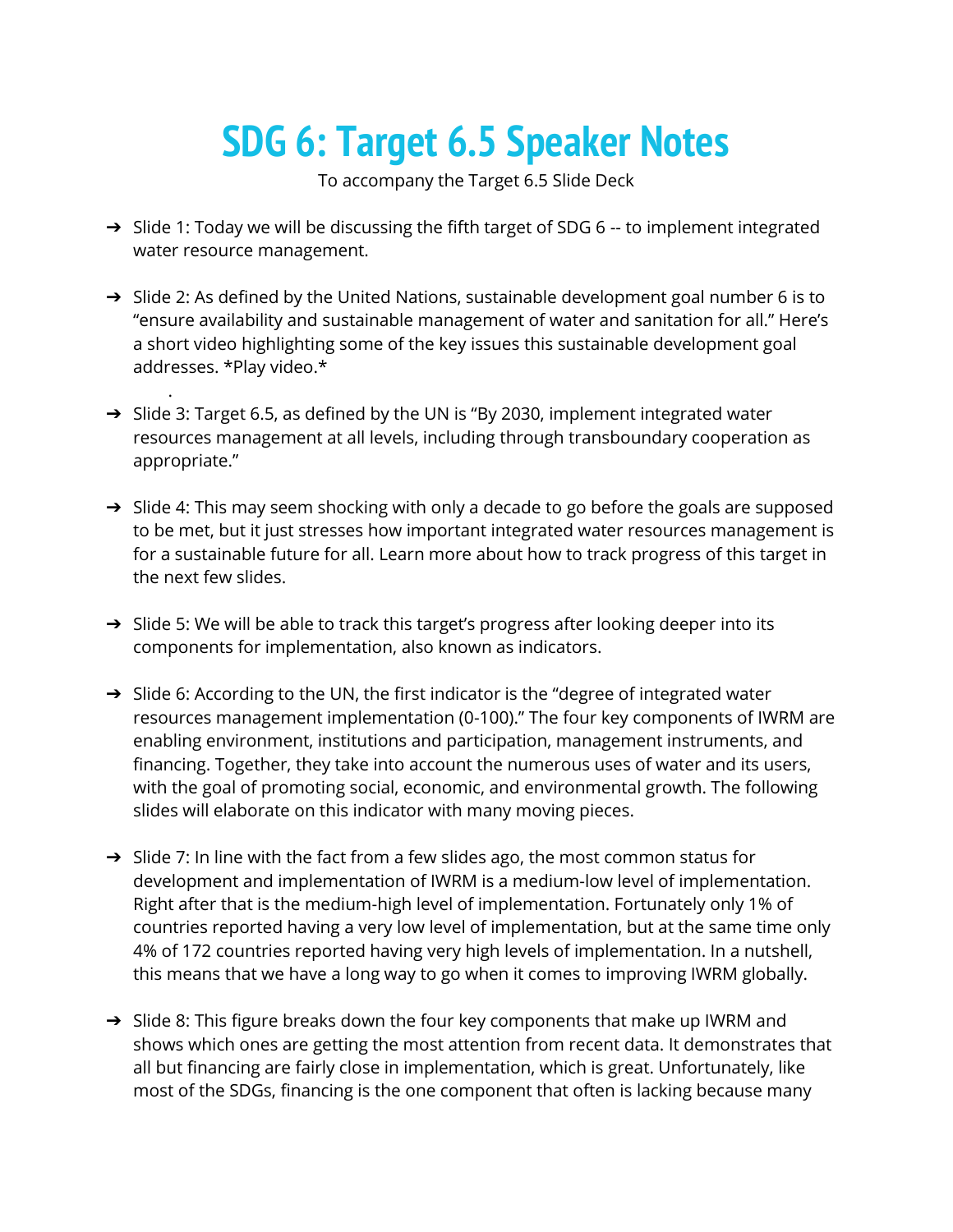countries cannot support these ambitious goals all on their own, especially when resources are low from the start and problems like climate change continue to make all issues more challenging to combat. Overall, the world has 54% implementation of IWRM in place. This is significant, but there is still a lot of progress to make in the next decade.

- → Slide 9: As described above, this indicator tracks the percentage of countries that share transboundary basins that have some sort of arrangement set to ensure cooperation with a shared resource. We will look further into this matter in the next slides.
- → Slide 10: Out of a possible 193 UN Member States, 153 of them share transboundary waters. The vast majority of States regularly run into each other in these shared bodies of water daily, and only 59% of them have an operational arrangement for water cooperation. To ensure shared resources are properly managed, we must continue to increase that percentage in hopes of better cooperation in the future.
- → Slide 11: As the figure shows, the percent of transboundary basin area with an operational arrangement for water cooperation is broken into river and lake basins, and transboundary aquifers. It would make sense that countries would prioritize the obvious shared water bodies they have such as rivers and lakes because they are the most accessible. Aquifers have shown to be exceptionally overused around the world for the last few decades, and they rarely have the same management practices in place as rivers and lakes. Aquifers regenerate over time, slowly, but over extraction of these precious resources to the point of depletion is a permanent consequence if countries let it go that far. Overall, 59% of countries with transboundary basins have an agreement in place to cooperate with shared lakes, rivers, and aquifers. With 153 Member States sharing crucial bodies of water, this topic will be of utmost importance and climate change and water scarcity grow more damaging in the next decade.
- → Slide 12: Mongolia is a country in Asia with a relatively small population despite its large size, but 69% of its people live in urban areas. 71% of the population has access to a basic hand washing facility, but only 24% use a safely managed drinking water service. Despite this gap in other SDG 6 targets, Mongolia is doing really well in Target 6.5. The country has 45% implementation of IWRM as of 2020, which is better than many of its neighbors. It still has quite a bit of progress to make, but they are almost to fifty percent in the first five years of Indicator 6.5.1's existence. More impressively, Mongolia has achieved Indicator 6.5.2 goal of 100% transboundary basin area with operational agreements for water cooperation. This means that all of its rivers, lakes, and aquifers that it shares with its neighbors have some functional agreement in place to promote greater coexistence and cooperation. There are only a handful of countries in the world that have reached this achievement, so the world should be looking to Mongolia as a prime example of how to get closer to completing Target 6.5. We will look further into the country's performance in the next few slides.